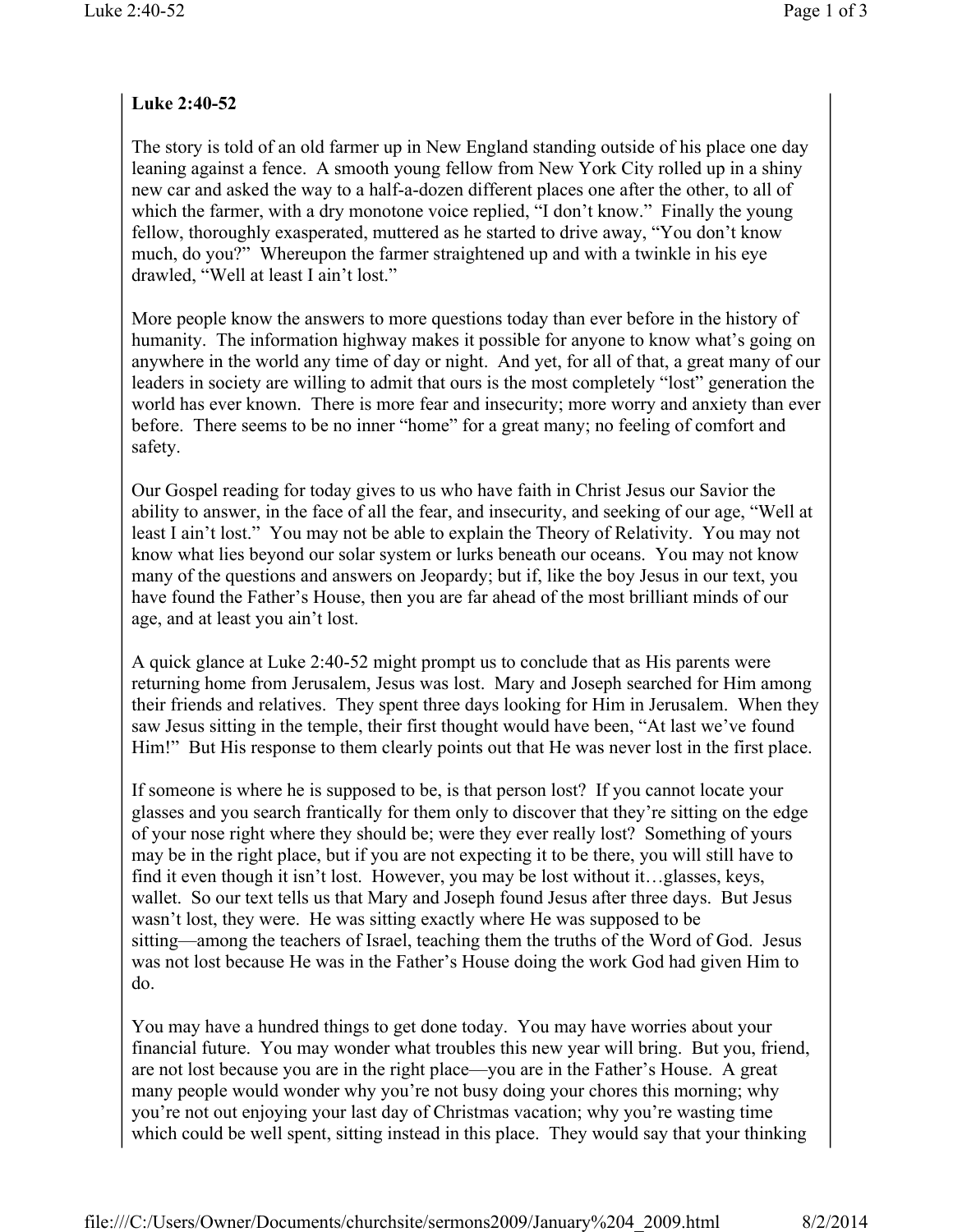is off; that your priorities are mixed up; that you're losing out on life. But you, friend, are not lost…they are, because you are in the right place—you are in the Father's House.

In our day, God's House is an unfamiliar place to many, but it's the right place. It's the one place where you can come with all sorts of confusion in your mind and troubles upon your heart and not be lost. Even if you feel lost, you are not lost when you are in the Father's House.

Just like in our text, people today are searching for truth. They are seeking God. Like Mary and Joseph, they are looking for Jesus. But they will not find Him unless they look in the Father's House. "I must be in My Father's House," Jesus told His parents; and His words are just as true today. Mary and Joseph should have known where to find Jesus. They had no excuse. They should have known where He would be. We today also have no excuse. Scripture is clear that where God's truth is purely proclaimed, there is Christ. Where the Word is rightly preached and the Sacraments are rightly given, there Jesus will be found.

But human nature doesn't want to believe this. That's why Mary and Joseph looked everywhere else first before looking for Jesus in the Father's House. That's why people today look at horoscopes and investigate New Age teachings; that's why cults are always gaining new members; that's why churches where God's truth is purely proclaimed are mostly vacant on Sunday mornings…because it is our sinful nature to search for God's answer to sin, to search for salvation, to search for Christ Jesus everywhere except where He promises to be found—"in My Father's House"—within the pure preaching of His Word and Sacraments.

I don't know why Mary and Joseph finally went to the Temple to look for Jesus. Perhaps they went there on a whim. Perhaps the Temple was the only place left in all of Jerusalem where they had not yet looked for Him. Perhaps in your mind, that's why you are here today. You have questions. You have concerns about your salvation. You have real fears. You may have looked elsewhere. You may have searched the world over to find peace. Friend, you are in the right place, and it's no whim that you are here in the Father's House. "No one can come to Me," Jesus says, "Unless My Father draws him."

Your Heavenly Father wants you in His House because here Jesus is about the Father's business. Here and no place else are real answers to your questions. Here God confronts you with His truth. Yes, you and I are wretched sinners. It is true that we deserve a place in hell. We are not above the Law; it rightly condemns us. But here in the Father's House there is real comfort because Jesus is here. Here is the precious word of Christ Crucified for you. Here is your Savior within the forms of bread and wine. Here in the Father's House is salvation for you because here Jesus stands in the waters of Baptism, and in bread and wine, and through the mouth of His pastor declares to you that your sins are forgiven. Whatever sin weighed heavily upon your conscience as you came in through those doors, your sin is forgiven…now. Jesus declares it so. He died for that sin. He died for you. That's why He must today be in the Father's House, so that as often as you come here, He gives you real forgiveness, real salvation, real peace and comfort.

Like the smooth young fellow from New York City, the man of the world shakes his head sadly and says, "You don't know much, do you?" when he sees that your place is in the